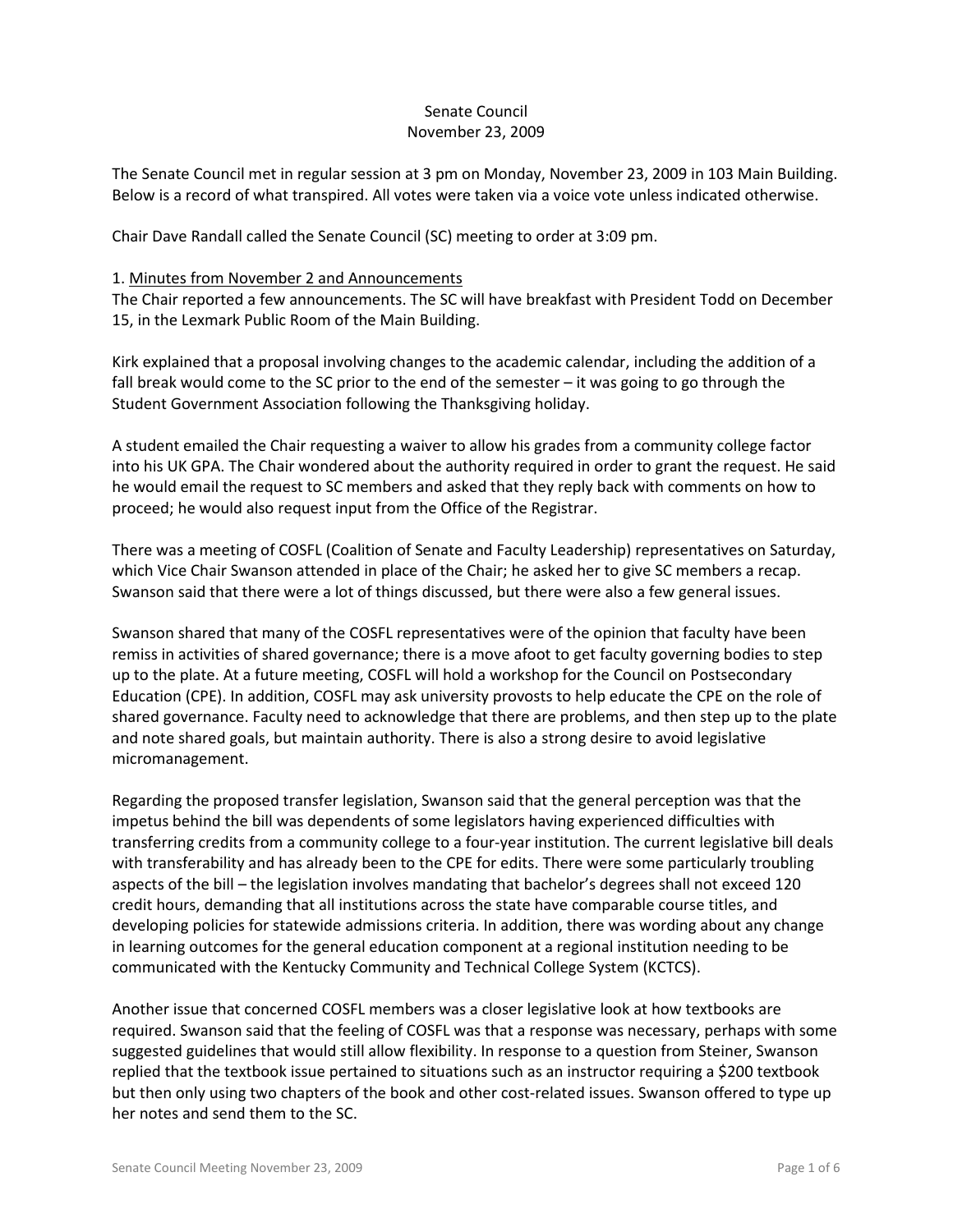Those present introduced themselves. Ford **moved** to approve the minutes from November 2, 2009 and Steiner **seconded**. A **vote** was taken and the motion **passed** with none opposed.

#### 2. Proposed New Graduate Certificate - Vocal Pedagogy

Professor Noemi Lugo (Department of Music) explained the proposal, and then answered questions from SC members. The Chair thanked her and she departed.

Swanson **moved** to approve the proposed new Graduate Certificate in Vocal Pedagogy and send it to the University Senate with a positive recommendation, with an effective date as soon as possible. Rohr **seconded**. There being no further discussion, a **vote** was taken and the motion **passed** with none opposed.

### 3. Proposed New Graduate Certificate - Lean Systems

Richard Sweigard (associate dean for administration and academic affairs, College of Engineering) shared information about the proposal for a new Graduate Certificate in Lean Manufacturing Systems. SC members asked a few questions and then he departed.

### 5. Update on Code of Conduct Issue - College of Pharmacy Senator

Professor Dan Wermeling (College of Pharmacy senator) shared information with SC members about the issue of the College of Pharmacy's Code of Conduct and provided a handout to the SC members that listed the specific concerns of the College of Pharmacy (PH) faculty. He explained that faculty in PH first learned about the Code of Conduct (COC) in June, and were told at that time that July 1 was the effective date. Something even more troubling was learning that another COC, effective since 2004, had been applied to PH faculty without their knowledge – Guest Wermeling said that even though he had chaired a practice plan committee, he, too, was unaware of it.

Another issue of concern related to industry-related UK HealthCare policies that are perceived to infringe upon the academic rights of the health care colleges' faculties. The COC prohibits faculty from listening or talking with various industry speakers. Wermeling outlined his concerns regarding the entire process of implementation in detail and the varied unintended consequences for SC members. He noted that he was concerned with both the lack of faculty input into the development of the COC, as well as the actual policies therein. He was asked and responded to a number of questions.

Greissman noted that when the time came to develop and implement an *Administrative Regulation* to regulate conflicts of interest and commitment for all colleges, it would be properly vetted and the University Senate would be responsible for advising Provost Subbaswamy. Wermeling commented that part of the problem was the need for the business side of the medical center to move quickly, which did not mesh all that well with the deliberative nature of shared governance.

Wood asked Wermeling to outline the specific purpose of the day's discussion; she opined that part of Wermeling's concerns was that an administrative implementation of a policy should not negatively affect academic needs and rights of the academic portion of the unit involved. Wermeling also said that there was a third rail of regulations being developed by UK HealthCare, above and beyond the *Administrative Regulations* and the *Governing Regulations*. It seemed clear to all that the concerns also involved the process for policy implementation and ensuring that UK follows its own rules, as well as the conflicts between the *ARs* and the UK HealthCare policies.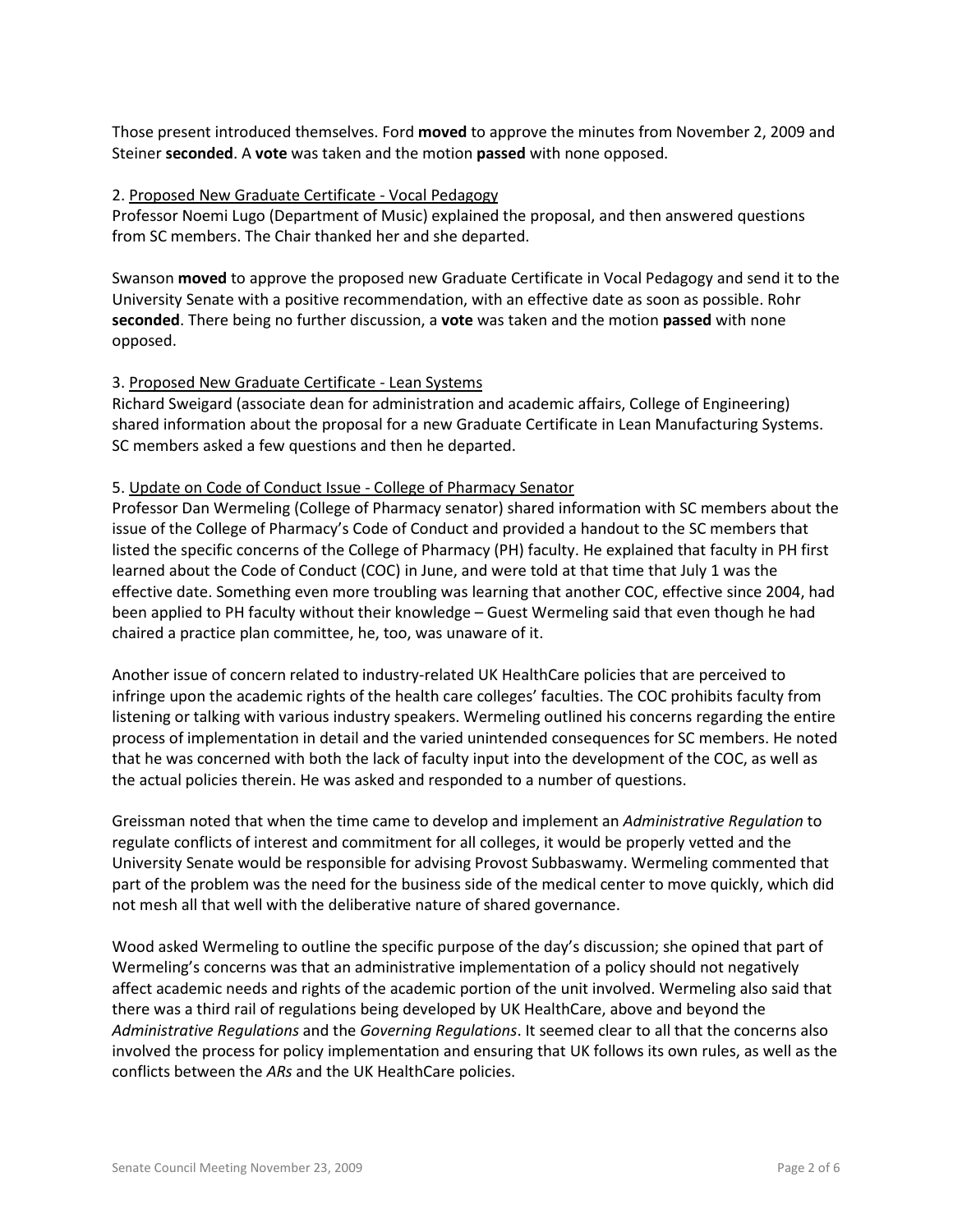After the Chair confirmed that there were no additional questions for Wermeling, he thanked Wermeling for attending and he departed.

### Proposed New Graduate Certificate - Lean Systems

Wood **moved** to approve the proposed new Graduate Certificate in Lean Systems and send it to the Senate with a positive recommendation, effective immediately. Ford **seconded**. There being no additional discussion, a **vote** was taken and the motion **passed** with none opposed.

### Update on Code of Conduct Issue - College of Pharmacy Senator

Anderson **moved** to invite Wermeling to present to the University Senate a status report on the current Code of Conduct for the health care colleges and the process by which it was implemented. Yanarella **seconded**. There being no discussion, a **vote** was taken and the motion **passed** with none opposed.

### 8. Discussion - Should Late Additions be Allowed to the Degree List, and Under What Conditions?

The Chair asked Associate Registrar Jacquie Hager to offer her perspective on late additions to UK's degree lists. Guest Hager explained that the deadline for accepting applications for undergraduate degrees for the fall semester was June 30. There is currently no deadline for graduate degrees – when the Senate revised the rule on degree list deadlines, wording for graduate degree deadlines was removed, so the language only applies to undergraduate degrees. Hager said she works with target dates to get colleges to collect applications and enter them into the computer system; this then allows her to prepare the Senate and Board report in the typical format for SC and Senate approval, followed by approval by the Board of Trustees (BoT).The SC gets the report about two weeks before the Senate sees it, and the Senate sees it about a month before the BoT – it is a process that must necessarily run on time. It is difficult to stay on track with the schedule when there are repeated instances of students complaining that they didn't know they had to apply or didn't know when the deadline was. Hager said that earlier in the day she received yet another request from a college to add a student to the December degree list.

Susan Skees (College of Agriculture) commented that when the College of Arts and Sciences (A&S) proposed the revised deadlines, it pushed the deadlines back from September/February/June to allow A&S more time to process all their students applying for a degree. Those in smaller colleges, however, do not find the new deadlines helpful since that additional time for processing application cards is not needed. Guest Skees said that she meets with seniors during the semester prior to graduation, which is a sufficient amount of time for her. She added that she currently had two students who would complete their degree requirements in December, but the degree would not be awarded until May.

Cleo Price (Graduate School) said that he ran into similar situations, but that the Graduate School did a pretty good job of talking to DGSs about deadlines and communicating that information to them. He said that they, too, had students who failed to meet the graduation application deadlines for whatever reason, and he works with Hager about adding them. Guest Price noted that the Graduate School provides students with a letter of certification that the student had met the degree requirements and would receive the degree in late spring instead of December. Skees noted that she did the same.

Davy Jones (Senate's Rules and Elections Committee chair) commented that students and advisors come out of the woodwork in the week before Senate meetings when the degree list has been sent out for review. He opined that students needed to be responsible for the degree deadlines.

The Chair reported that he had received three requests to waive the deadline and have students added to the list, but that he did not feel comfortable routinely approving students to appear on the list after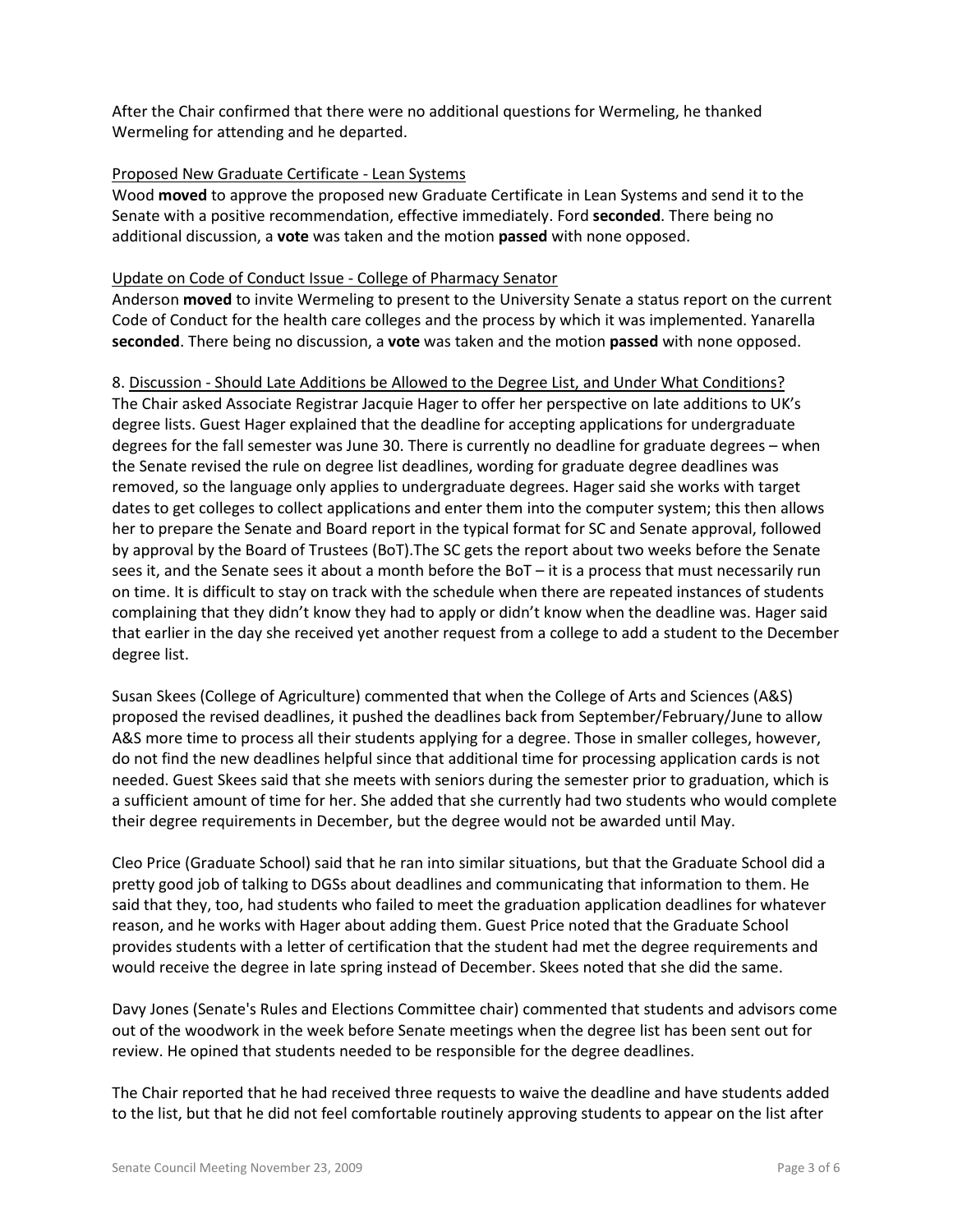the deadline. SC members then engaged in a discussion on the matter – the general consensus was that deadlines were appropriate, but that they should not hinder students' graduation rates, either.

Steiner asked if there was a subcommittee that could review the issue. Guest Jones said that as chair of the Senate's Rules and Elections Committee (SREC), he would gather the information gleaned from the meeting. The Chair confirmed that the SC would like the SREC to consider graduation deadlines and whether the rules should be changed.

### 4. Steiner Committee Report

Steiner explained that the Senate's committees needed to review big issues and deal with issues of importance to the campus and governance. For example, there is one Senate committee that is named to deal with physical facilities and the curriculum [Senate's Academic Facilities Committee]. The SC could serve a great function of directing questions to committees made up of faculty, who would be better suited to conducting academic reviews of various issues, being closer to the various disciplines. Steiner said that faculty, and the Senate committees in particular, should offer input into pertinent issues confronting the University. He added that the word "should" in his previously submitted motion will change to "shall."

### Steiner **moved** the following:

1. Provost should shall be asked to identify emerging issues affecting faculty and students. During the spring semester, the Senate Council should shall identify issues of importance for consideration for the following academic year. Sources should shall include the reports and recommendations of Senate Committees, Senate Council deliberations, and an e-poll of Senators. The

2. At the summer Faculty Council retreat, identified issues, and specific issues, requiring consideration and action should shall be identified. On the basis of the specific issues identified, charges for the appropriate Senate committees should shall be drafted. Each committee's charges should shall include a projected timetable for the committee's dealing with its charges, provision of timely updates and specified date of submission of a final report (or interim report) for each charge to the Faculty Senate.

3. These draft charges should shall be circulated to the faculty at the beginning of the fall semester, with a request for faculty comments and suggestions.

4. Soon after the draft charges have been circulated (e.g., 10 days), the Senate Council should shall meet with the chairs of all the standing Senate committees, and finalize the charges.

The above timetable should shall not preclude the addition to or modification of charges, based on new developments or situations, as the academic year proceeds.

Yanarella **seconded**. Wood **offered a friendly amendment** that the dangling "the" be moved to the beginning of the section, and both Steiner and Yanarella **agreed**. SC members discussed the motion at length. Members generally agreed with the document and the language of the motion. Kelly commented that as a behavioral scientist, one major issue was that of consequences for the behaviors of committee members; there were no consequences if there was no follow up. Swanson noted that faculty serving on committees were also not rewarded for their effort.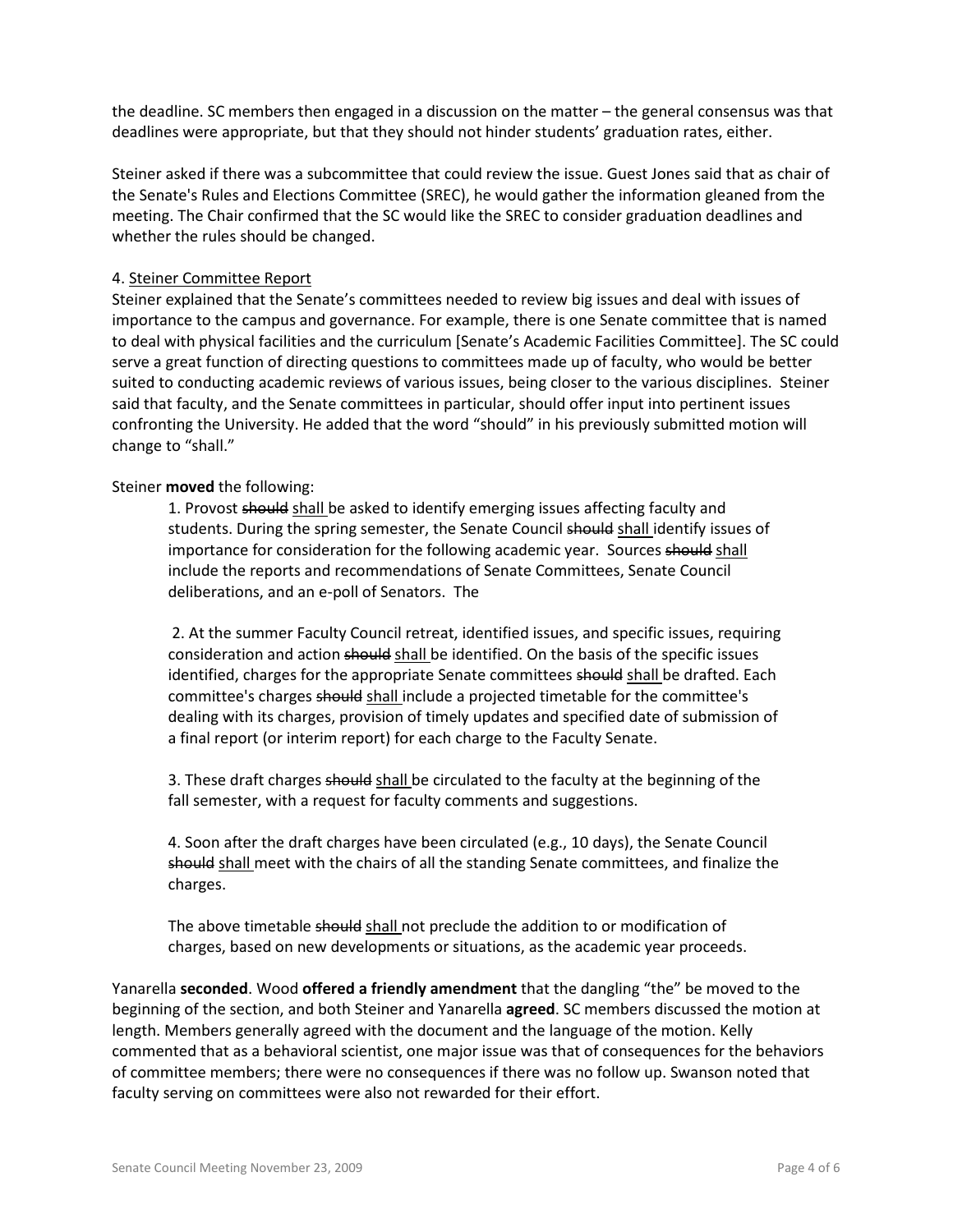Wood **moved the question**. A **vote** was taken on the following motion:

1. The Provost shall be asked to identify emerging issues affecting faculty and students. During the spring semester, the Senate Council shall identify issues of importance for consideration for the following academic year. Sources shall include the reports and recommendations of Senate Committees, Senate Council deliberations, and an e-poll of Senators.

2. At the summer Faculty Council retreat specific issues requiring consideration and action shall be identified. On the basis of the specific issues identified, charges for the appropriate Senate committees shall be drafted. Each committee's charges shall include a projected timetable for the committee's dealing with its charges, provision of timely updates and specified date of submission of a final report (or interim report) for each charge to the Faculty Senate.

3. These draft charges shall be circulated to the faculty at the beginning of the fall semester, with a request for faculty comments and suggestions.

4. Soon after the draft charges have been circulated (e.g., 10 days), the Senate Council shall meet with the chairs of all the standing Senate committees, and finalize the charges.

The above timetable shall not preclude the addition to or modification of charges, based on new developments or situations, as the academic year proceeds.

The motion **passed** with none opposed.

## 9. Proposed New University Scholars Program - Baccalaureate Economics Degree from Georgetown College and Masters Degree in Agricultural Economics

The Chair noted that the program was erroneously not reviewed during the previous meeting. Associate Provost for Undergraduate Education Mike Mullen explained the proposal, saying that it was developed while he was still associate dean in the College of Agriculture. SC members did not have any questions for Mullen.

Guest Mullen then offered some information regarding the Gen Ed vetting teams. He said that all the teams were active, had deliberated very hard and were now finishing up. He offered some information about the vetting teams' current activities. He said that he and the Chair would meet with the chairs of the vetting teams after the December Senate meeting to more fully discuss and work through next steps. Mullen said that he hoped to get a proposal to the SC in the next couple of weeks on how to move the new curriculum through the approval process.

Mullen asked SC members to weigh in on a question from the vetting teams regarding credit hours – is it acceptable for a course to carry four credits? Wood said that while she supported flexibility in the long run, it might be wise to keep to three credits per course – she recalled that the Senate passed a set of three hour courses, with a maximum of 30 credits. Yanarella agreed, and there were no objections.

The Chair offered some suggestions for moving the meeting forward.

Wood **moved** to send the proposed new University Scholars Program - Baccalaureate Economics Degree from Georgetown College and Masters Degree in Agricultural Economics to the Senate with a positive